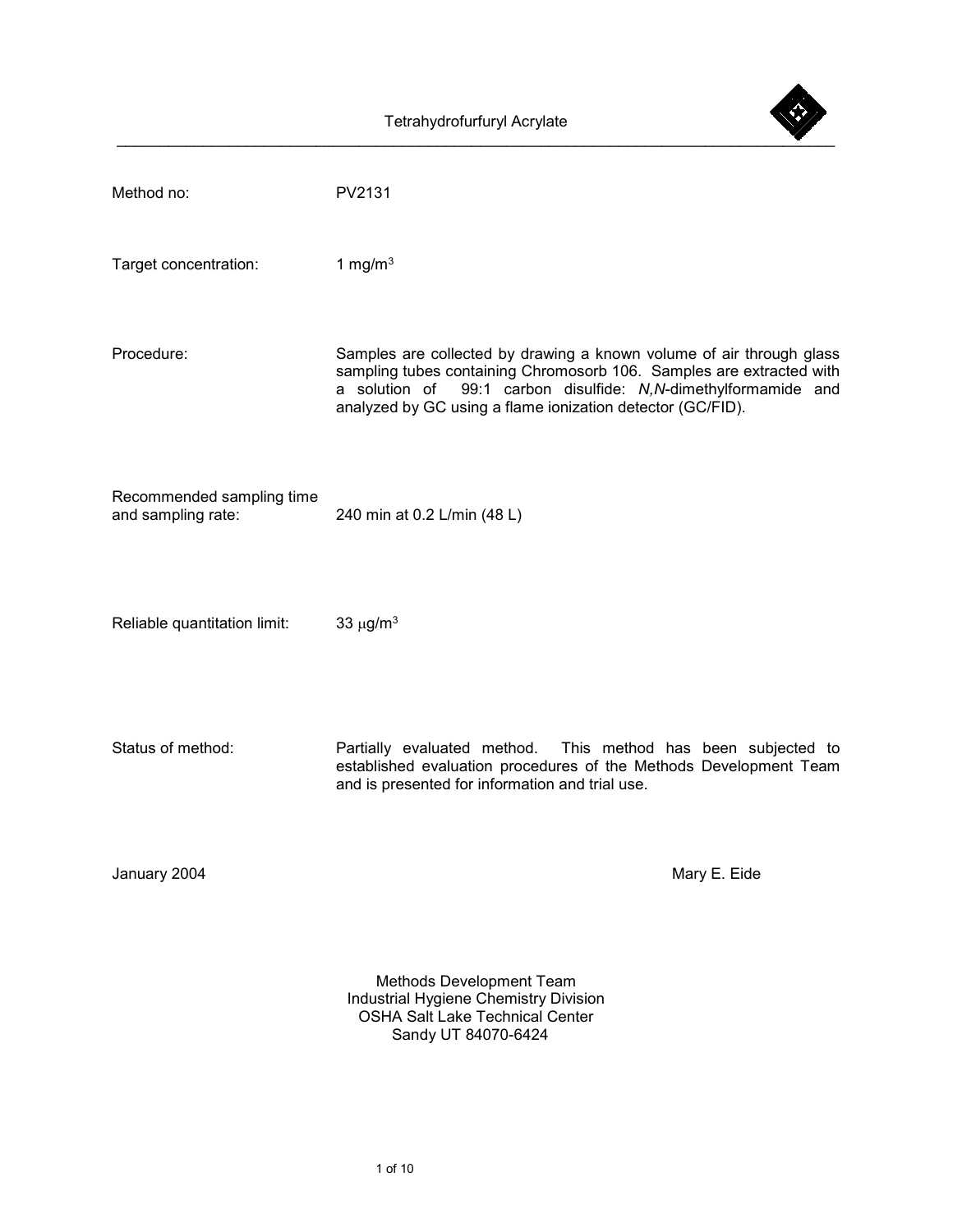### 1. General Discussion

- 1.1 Background
	- 1.1.1 History

Air samples collected using Chromosorb 106 tubes were received at OSHA SLTC with requested analysis for tetrahydrofurfuryl acrylate. This partially-validated work was performed because SLTC had no sampling and analytical method for tetrahydrofurfuryl acrylate.

The result of a preliminary extraction efficiency study for tetrahydrofurfuryl acrylate extracted from dry Chromosorb 106 with carbon disulfide was 98% recovery. The test was repeated with wet Chromosorb 106 and the recovery was initially the same, but then decreased to 85% when the samples were allowed to stand. The source of dry Chromosorb 106 was sampling tubes as received from SKC Inc. The source of wet Chromosorb 106 was dry Chromosorb 106 sampling tubes which had clean, humid air drawn through them. The extraction solvent was changed from pure carbon disulfide to 99:1 carbon disulfide: *N,N*-dimethylformamide and the wet Chromosorb 106 extraction efficiency test was repeated. The results of this test showed no decrease in recovery, therefore, the 99:1 carbon disulfide: *N,N*dimethylformamide extraction solvent was selected for use in this work. The extraction efficiency was 98.6% using the 99:1 carbon disulfide: *N,N*dimethylformamide extraction solvent.

Tetrahydrofurfuryl acrylate was found to be well retained on Chromosorb 106, with a retention efficiency recovery of 99.1% and the storage stability recovery of 97.5% on day 14 of ambient storage.

1.1.2 Toxic effects (This section is for information only and should not be taken as the basis of OSHA policy.)<sup>[1](#page-1-0)</sup>

Tetrahydrofurfuryl acrylate is a contact irritant affecting the skin, eyes, and mucous membranes, and may cause sensitization through skin contact in certain individuals. If swallowed it causes irritation of the gastrointestinal tract, causing nausea, and vomiting.

1.1.3 Workplace exposure[2](#page-1-1)

Tetrahydrofurfuryl acrylate is used as an intermediate in the manufacture of plasticizers and coating materials, and printing materials.

1.1.4 Physical properties and other descriptive information<sup>[3](#page-1-2)</sup>

| CAS number:            | 2399-48-6                                                |
|------------------------|----------------------------------------------------------|
| synonyms: <sup>4</sup> | 2-propenoic acid, (tetrahydro-2-furanyl)methyl ester; 2- |
|                        | propenoic acid, tetrahydrofurfuryl ester                 |

<span id="page-1-0"></span> <sup>1</sup> Material Safety Data Sheet: Tetrahydrofurfuryl Acrylate, Chemwatch, Victoria, Australia, accessed 12/23/03.

<span id="page-1-1"></span><sup>2</sup> Howe-Grant, M., Kroschwitz, J., Ed, *Encyclopedia of Chemical Technology,* John Wiley & Sons, New York, 1998, Supplement, p 174.

<span id="page-1-2"></span><sup>3</sup> Material Safety Data Sheet: Tetrahydrofurfuryl Acrylate, Chemwatch, Victoria, Australia, accessed 12/23/03.

<span id="page-1-3"></span><sup>4</sup> Howard, P., Neal, M., Ed., *Dictionary of Chemical Names and Synonyms,* Lewis Publishers, Boca Raton FL, 1992, p I-705.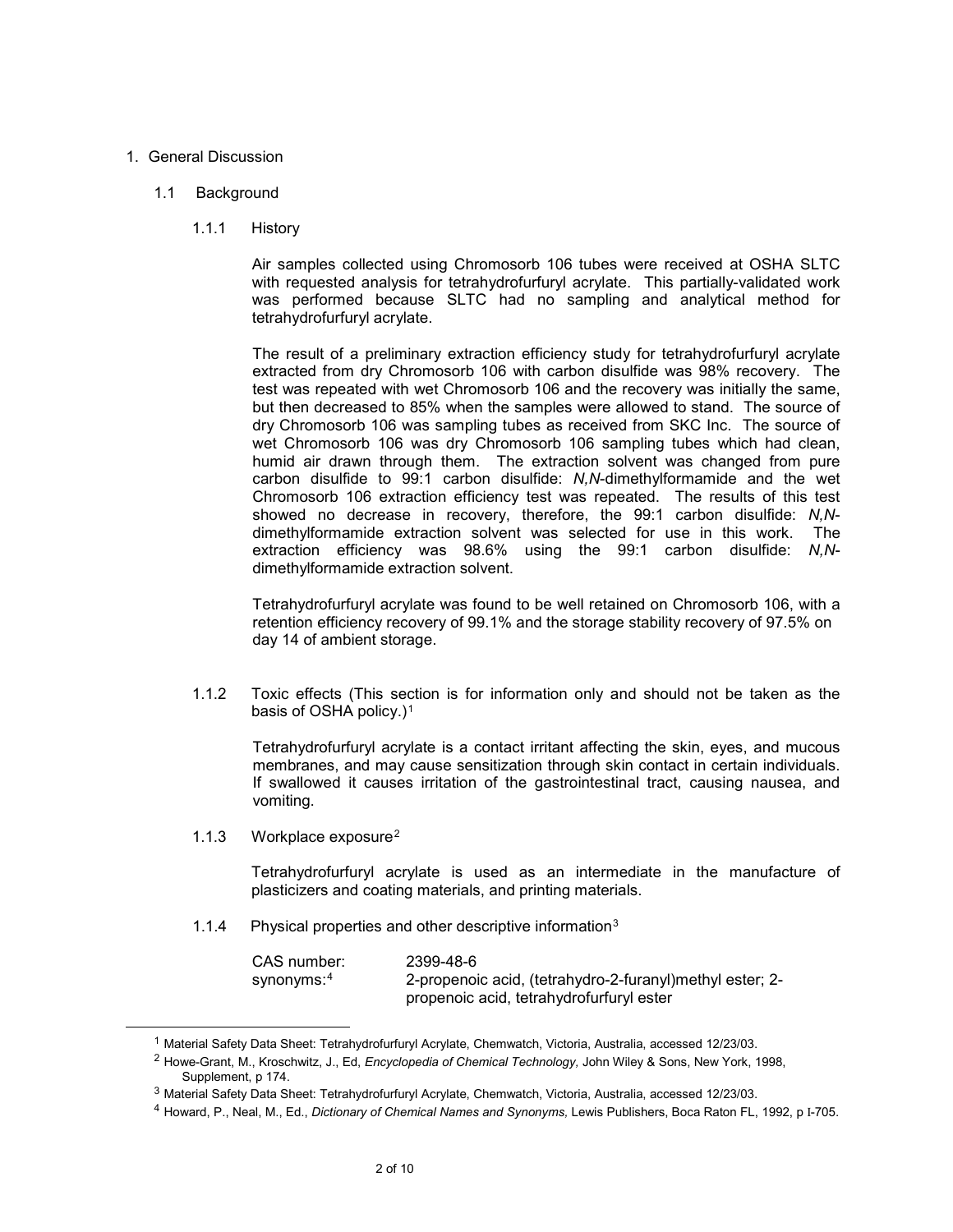

\_\_\_\_\_\_\_\_\_\_\_\_\_\_\_\_\_\_\_\_\_\_\_\_\_\_\_\_\_\_\_\_\_\_\_\_\_\_\_\_\_\_\_\_\_\_\_\_\_\_\_\_\_\_\_\_\_\_\_\_\_\_\_\_\_\_\_\_\_\_\_\_\_\_\_\_\_\_\_\_\_\_\_\_ This method was evaluated according to the OSHA SLTC "Evaluation Guidelines for Air Sampling Methods Utilizing Chromatographic Analysis".<sup>6</sup> The Guidelines define analytical parameters, specify required laboratory tests, statistical calculations and acceptance criteria. The analyte air concentrations throughout this method are based on the recommended sampling and analytical parameters.

1.2 Detection limit of the overall procedure (DLOP) and reliable quantitation limit (RQL)

The DLOP is measured as mass per sample and expressed as equivalent air concentrations, based on the recommended sampling parameters. Ten samplers were spiked with equally descending increments of analyte, such that the highest sampler loading was 10.6 Φg of tetrahydrofurfuryl acrylate. This is the amount spiked on a sampler that would produce a peak at least 10 times the response for a sample blank. These spiked samplers were analyzed with the recommended analytical parameters, and the data obtained used to calculate the required parameters (standard error of estimate and slope) for the calculation of the DLOP. The slope was 869 and the SEE was 137. The RQL is considered the lower limit for precise quantitative measurements. It is determined from the regression line parameters obtained for the calculation of the DLOP, providing 75% to 125% of the analyte is recovered. The DLOP and RQL were 0.47  $\mu$ g (10  $\mu$ g/m<sup>3</sup>) and 1.58  $\mu$ g (33  $\mu$ g/m<sup>3</sup>) respectively. The recovery at the RQL level was 95.4%.

<span id="page-2-0"></span> <sup>5</sup> OSHA Chemical Sampling Information, www.osha.gov (accessed 12/17/03).

<span id="page-2-1"></span><sup>6</sup> Burright, D.; Chan, Y.; Eide, M.; Elskamp, C.; Hendricks, W.; Rose, M. C. *Evaluation Guidelines for Air Sampling Methods Utilizing Chromatographic Analysis*; OSHA Salt Lake Technical Center, U.S. Department of Labor: Salt Lake City, UT, 1999.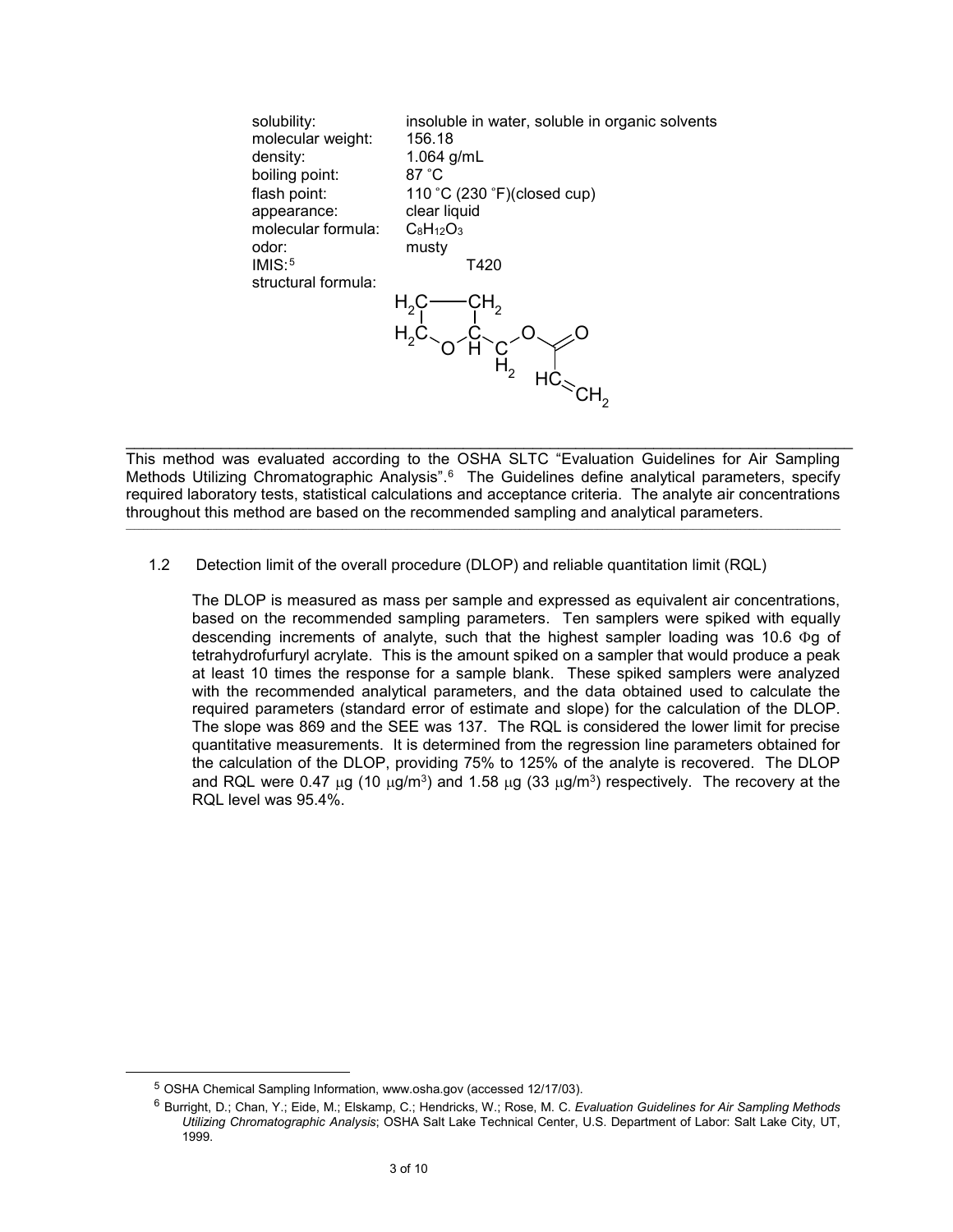| Detection Limit of the Overall Procedure |                                 |  |  |
|------------------------------------------|---------------------------------|--|--|
|                                          | for Tetrahydrofurfuryl acrylate |  |  |
| mass per sample                          | area counts                     |  |  |
| $(\mu g)$                                | $(U - s)$                       |  |  |
| 0.00                                     | O                               |  |  |
| 1.06                                     | 904                             |  |  |
| 2.13                                     | 1797                            |  |  |
| 3.19                                     | 2639                            |  |  |
| 4.26                                     | 3482                            |  |  |
| 5.32                                     | 4512                            |  |  |
| 6.38                                     | 5453                            |  |  |
| 7.45                                     | 6297                            |  |  |
| 8.51                                     | 7249                            |  |  |
| 9.58                                     | 8091                            |  |  |
| 10.6                                     | 9478                            |  |  |

Table 1.2



for tetrahydrofurfuryl acrylate. (y = 869x – 89.0)

The RQL is considered the lower limit for precise quantitative measurements. It is determined from the regression line parameters obtained for the calculation of the DLOP. The recovery at the RQL was 95.4%. Below is the chromatogram of the RQL level



4 of 10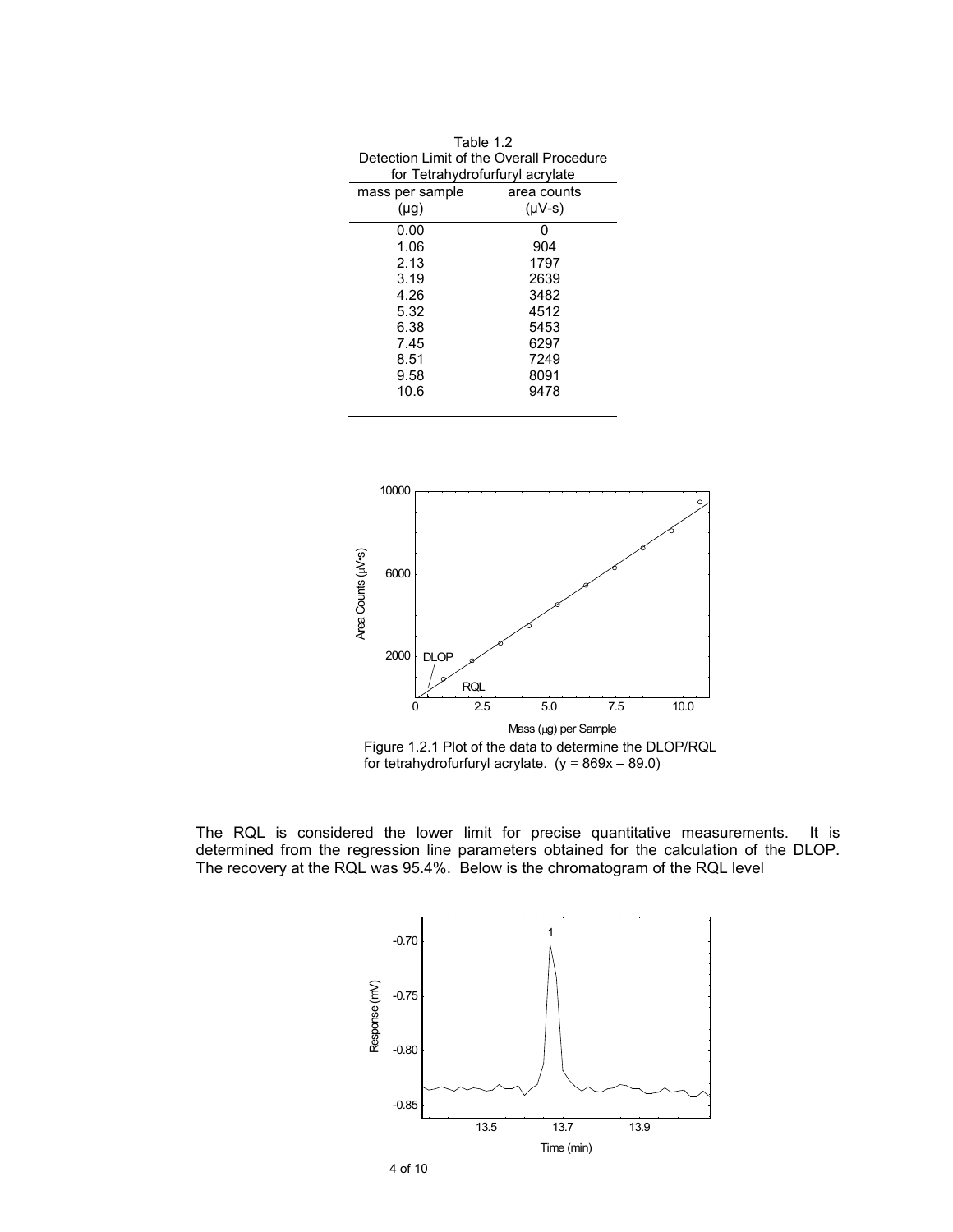Figure 1.2.2. Chromatogram of the tetrahydrofurfuryl acrylate near the RQL. (Key: (1) tetrahydrofurfuryl acrylate)

2. Sampling Procedure

All safety practices that apply to the work area being sampled should be followed. The sampling equipment should be attached to the worker in such a manner that it will not interfere with work performance or safety.

2.1 Apparatus

Samples are collected using a personal sampling pump calibrated, with the sampling device attached, to within ±5% of the recommended flow rate.

Samples are collected with 7-cm  $\times$  4-mm i.d.  $\times$  7-mm o.d. glass sampling tubes packed with two sections (100/50 mg) of Chromosorb 106. The sections are held in place with foam plugs with a glass wool plug at the front. For this evaluation, commercially prepared sampling tubes were purchased from SKC, Inc. (catalogue no. 226-110 lot 2573).

### 2.2 Reagents

None required.

2.3 Technique

Immediately before sampling break off the ends of the flame-sealed tube to provide an opening approximately half the internal diameter of the tube. Wear eye protection when breaking the tube. Use tube holders to minimize the hazard of broken glass. All tubes should be from the same lot.

The smaller section of the adsorbent tube is used as a back-up and is positioned nearest the sampling pump. Attach the tube holder to the sampling pump so that the adsorbent tube is in an approximately vertical position with the inlet facing down during sampling. Position the sampling pump, tube holder, and tubing so they do not impede work performance or safety.

Draw the air to be sampled directly into the inlet of the tube holder. The air being sampled is not to be passed through any hose or tubing before entering the sampling tube.

After sampling for the appropriate time, remove the adsorbent tube and seal it with plastic end caps. Seal each sample end-to-end with an OSHA-21 form as soon as possible.

Submit at least one blank sample with each set of samples. Handle the blank sample in the same manner as the other samples except draw no air through it.

Record sample air volumes (liters), sampling time (minutes), and sampling rate (L/min) for each sample, along with any potential interferences on the OSHA-91A form.

Submit the samples to the laboratory for analysis as soon as possible after sampling. If delay is unavoidable, store the samples at refrigerator temperature. Ship any bulk samples separate from the air samples.

# 2.4 Extraction efficiency

The extraction efficiency was determined by spiking Chromosorb 106 tubes with tetrahydrofurfuryl acrylate at 0.1 to 2 times the target concentration. These samples were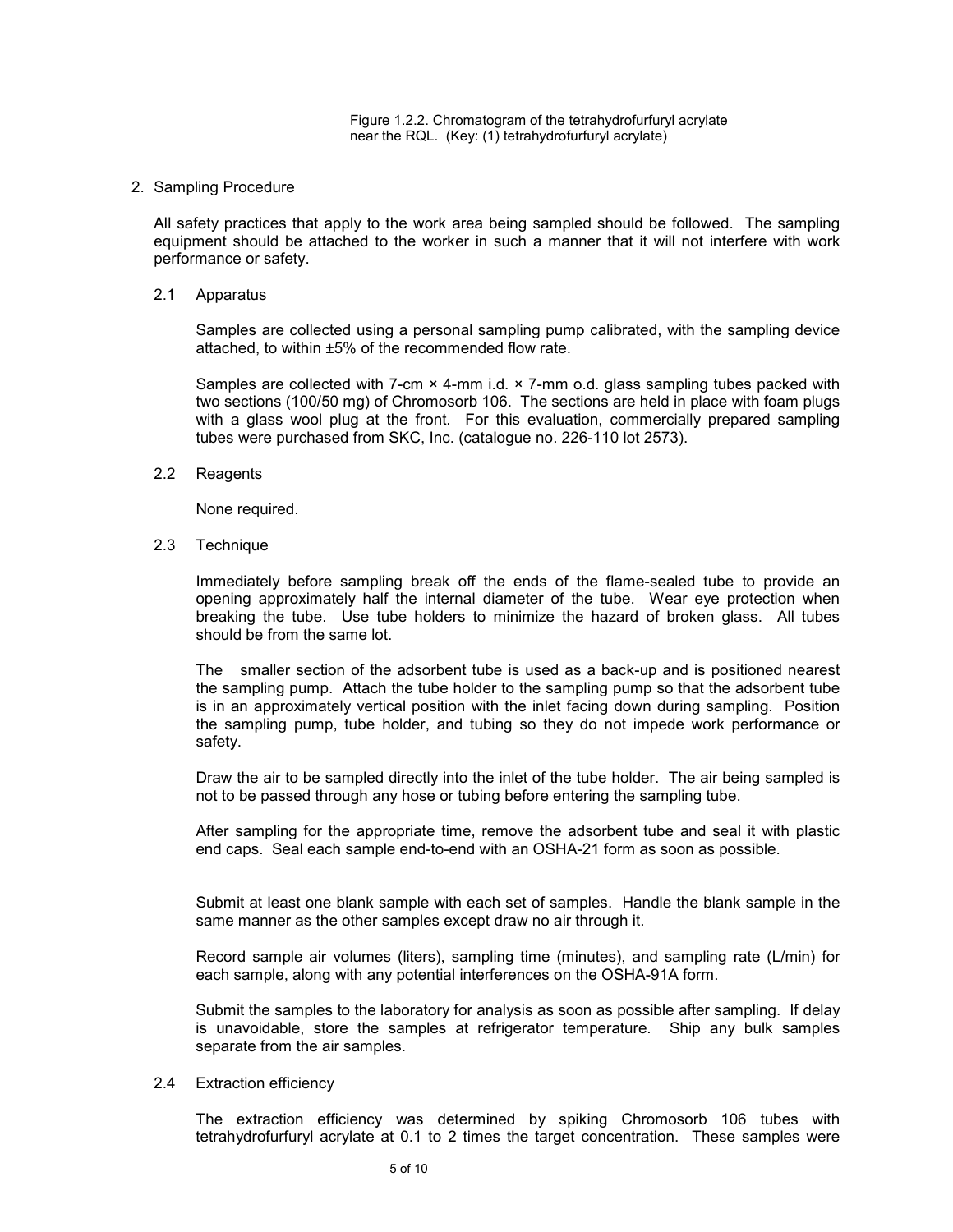stored overnight at ambient temperature and then extracted with 1 mL of the extracting solvent for 30 minutes with shaking, and analyzed. The mean extraction efficiency over the studied range was 98.6%. The wet extraction efficiency was determined at the target concentration by liquid spiking the analyte onto Chromosorb 106 tubes which had 48-L humid air (absolute humidity of 15.9 mg/L of water, about 80% relative humidity at 22.2 ˚C) drawn through them immediately before spiking. The mean recovery for the wet samples was 98.6%.

|                   |                  |      |      |      |               | Extraction Efficiency (%) of Tetranydrofurfuryl Acrylate |      |      |
|-------------------|------------------|------|------|------|---------------|----------------------------------------------------------|------|------|
| level             |                  |      |      |      | sample number |                                                          |      |      |
| × target<br>concn | ug per<br>sample | 1    | 2    | 3    | 4             | 5                                                        | 6    | mean |
| 0.1               | 5.3              | 98.8 | 97.1 | 97.2 | 97.3          | 99.9                                                     | 99.6 | 98.3 |
| 0.5               | 26.6             | 98.5 | 98.7 | 99.3 | 99.0          | 99.9                                                     | 99.7 | 99.2 |
| 1.0               | 53.2             | 98.5 | 98.2 | 98.4 | 98.3          | 98.9                                                     | 98.8 | 98.5 |
| 1.5               | 79.8             | 98.9 | 97.8 | 99.2 | 98.4          | 98.7                                                     | 98.9 | 98.7 |
| 2.0               | 106              | 98.4 | 98.1 | 97.9 | 98.9          | 98.7                                                     | 99.2 | 98.5 |
|                   |                  |      |      |      |               |                                                          |      |      |
| $1.0$ (wet)       | 53.2             | 98.8 | 98.4 | 98.1 | 98.9          | 99.0                                                     | 98.2 | 98.6 |

Table 2.4 Extraction Efficiency (%) of Tetrahydrofurfuryl Acrylate

### 2.5 Retention efficiency

Six Chromosorb 106 tubes had their front sections spiked with 106  $\mu$ g (2.21 mg/m<sup>3</sup>) of tetrahydrofurfuryl acrylate and allowed to equilibrate for 6 h. The tubes had 48-L humid air (absolute humidity of 15.9 mg/L of water, about 80% relative humidity at 22.2 ˚C) pulled through them at 0.2 L/min. The samples were extracted and analyzed. The mean recovery was 99.1%. There was no analyte found on the back-up section of any of the tubes.

|               | Retention Efficiency (%) of Tetrahydrofurfuryl Acrylate |              | Table 2.5     |             |             |             |             |
|---------------|---------------------------------------------------------|--------------|---------------|-------------|-------------|-------------|-------------|
|               |                                                         |              | sample number |             |             |             |             |
| section       |                                                         | 2            | 3             | 4           | 5           | 6           | mean        |
| front         | 99.4                                                    | 100.2        | 98.7          | 99.3        | 99.3        | 98.3        | 99.1        |
| rear<br>total | 0.0<br>99.4                                             | 0.0<br>100.2 | 0.0<br>98.7   | 0.0<br>99.3 | 0.0<br>99.3 | 0.0<br>98.3 | 0.0<br>99.1 |

#### 2.6 Sample storage

Fifteen Chromosorb 106 tubes were each spiked with 53  $\mu$ g (1.1 mg/m<sup>3</sup>) of tetrahydrofurfuryl acrylate and were allowed to equilibrate for 6 h, then 48-L of air, with an absolute humidity of 15.7 milligrams of water per liter of air (about 80% relative humidity at 22.2 ˚C), was drawn through them at 0.2 L/min. Three samples were analyzed immediately. The remaining samples were sealed and six were stored at room temperature (23 °C), while the other six were stored at refrigerated temperature (4 °C). On day 7 three samples from each group were analyzed, and the remaining three from each group was analyzed on day 14. The amounts recovered, indicate good storage stability for the time period studied, with an average recovery on day 14 of 97.5% for ambient storage and 98.1% for refrigerated storage.

| Table 2.6                                    |  |
|----------------------------------------------|--|
| Storage Test for Tetrahydrofurfuryl Acrylate |  |
|                                              |  |

| time (days) | ambient storage<br>recovery (%) |      |                 |      | refrigerated storage<br>recovery (%) |      |
|-------------|---------------------------------|------|-----------------|------|--------------------------------------|------|
|             | 99.1                            | 98.3 | 98.5            |      |                                      |      |
|             | 97.9                            | 98.4 | 98.7            | 98.9 | 98.2                                 | 97.7 |
| 14          | 972                             | 98.1 | 97 <sub>1</sub> | 98.0 | 984                                  | 97.9 |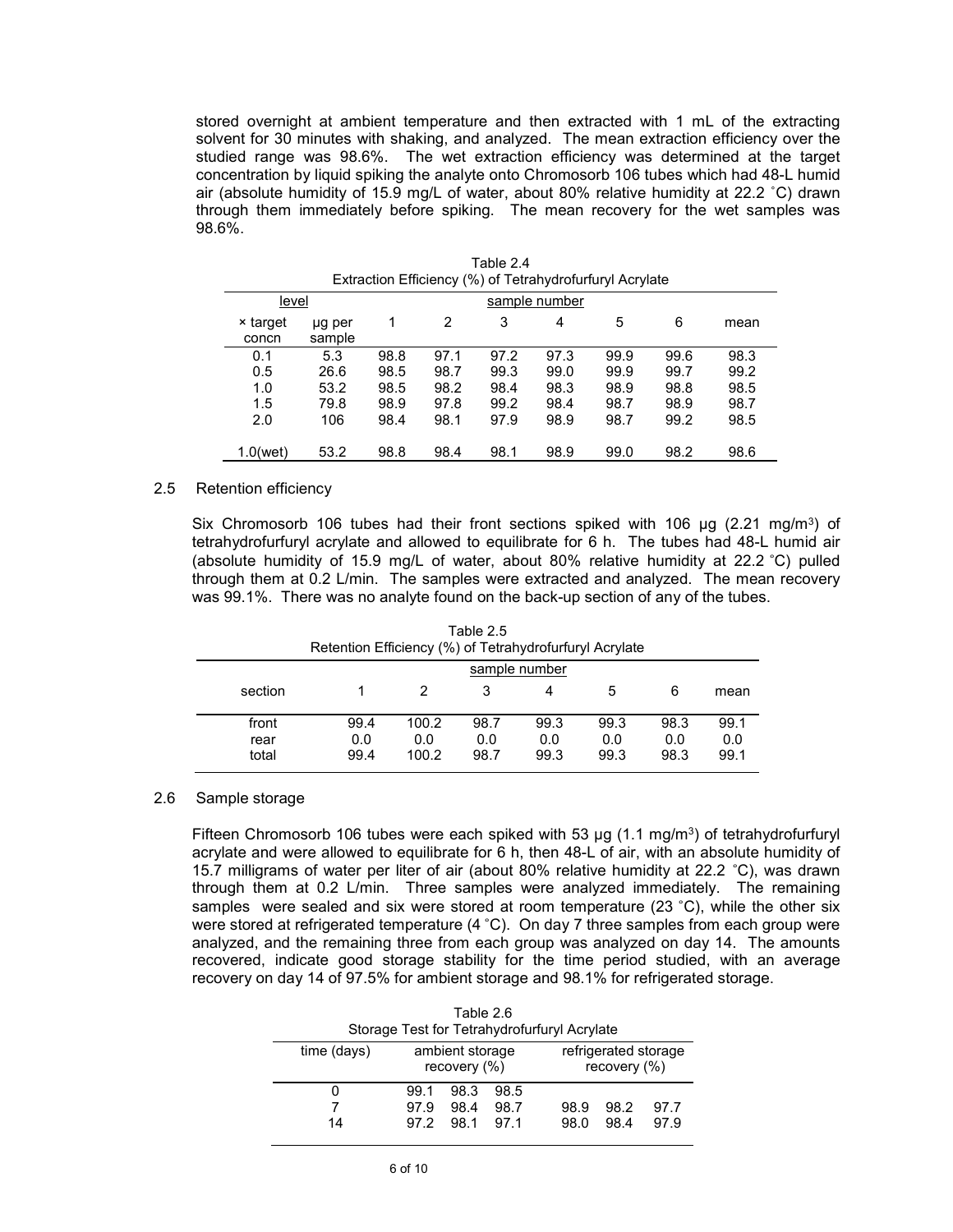2.7 Recommended air volume and sampling rate

Based on the data collected in this evaluation, 48-L air samples should be collected at a sampling rate of 0.2 L/min for 240 minutes.

2.8 Interferences (sampling)

There are no known compounds which will severely interfere with the collection of tetrahydrofurfuryl acrylate.

Suspected interferences should be reported to the laboratory with submitted samples.

3. Analytical procedure

Adhere to the rules set down in your Chemical Hygiene Plan. Avoid skin contact and inhalation of all chemicals and review all appropriate MSDSs.

- 3.1 Apparatus
	- 3.1.1 A gas chromatograph equipped with a FID detector. An Agilent 6890 Gas Chromatograph equipped with a FID and a 7683 Injector was used in this evaluation.
	- 3.1.2 A GC column capable of separating tetrahydrofurfuryl acrylate from the extraction solvent, internal standard, and any potential interferences. A 60-m × 0.32-mm i.d. DB-1 (1.0-μm df) capillary column was used in this evaluation
	- 3.1.3 An electronic integrator or some other suitable means of measuring peak areas. A Waters Millennium<sup>32</sup> Data System was used in this evaluation.
	- 3.1.4 Glass vials with poly(tetrafluoroethylene)-lined caps. For this evaluation 2-mL vials were used.
	- 3.1.5 A dispenser capable of delivering 1.0 mL of extracting solvent to prepare standards and samples. If a dispenser is not available, a 1.0-mL volumetric pipet may be used.
	- 3.1.6 Volumetric flasks 10-mL and other convenient sizes for preparing standards.
	- 3.1.7 Calibrated 10-μL or 20-μL syringe for preparing standards.
	- 3.1.8 A mechanical shaker. An Eberbach mechanical shaker was used in this evaluation.

## 3.2 Reagents

- 3.2.1 Tetrahydrofurfuryl acrylate, Reagent grade. Aldrich 99% (lot 04106CO) was used in this evaluation.
- 3.2.2 Carbon disulfide, Reagent grade. Omni-Solv® 00.99% (lot 43279343) was used in this evaluation.
- 3.2.3 *p*-Cymene, Reagent grade. Aldrich 99% (lot 11703TR) was used in this evaluation.
- 3.2.4 *N,N-*Dimethylformamide, anhydrous Reagent grade. Aldrich 99.8% (lot 04643LA) was used in this evaluation.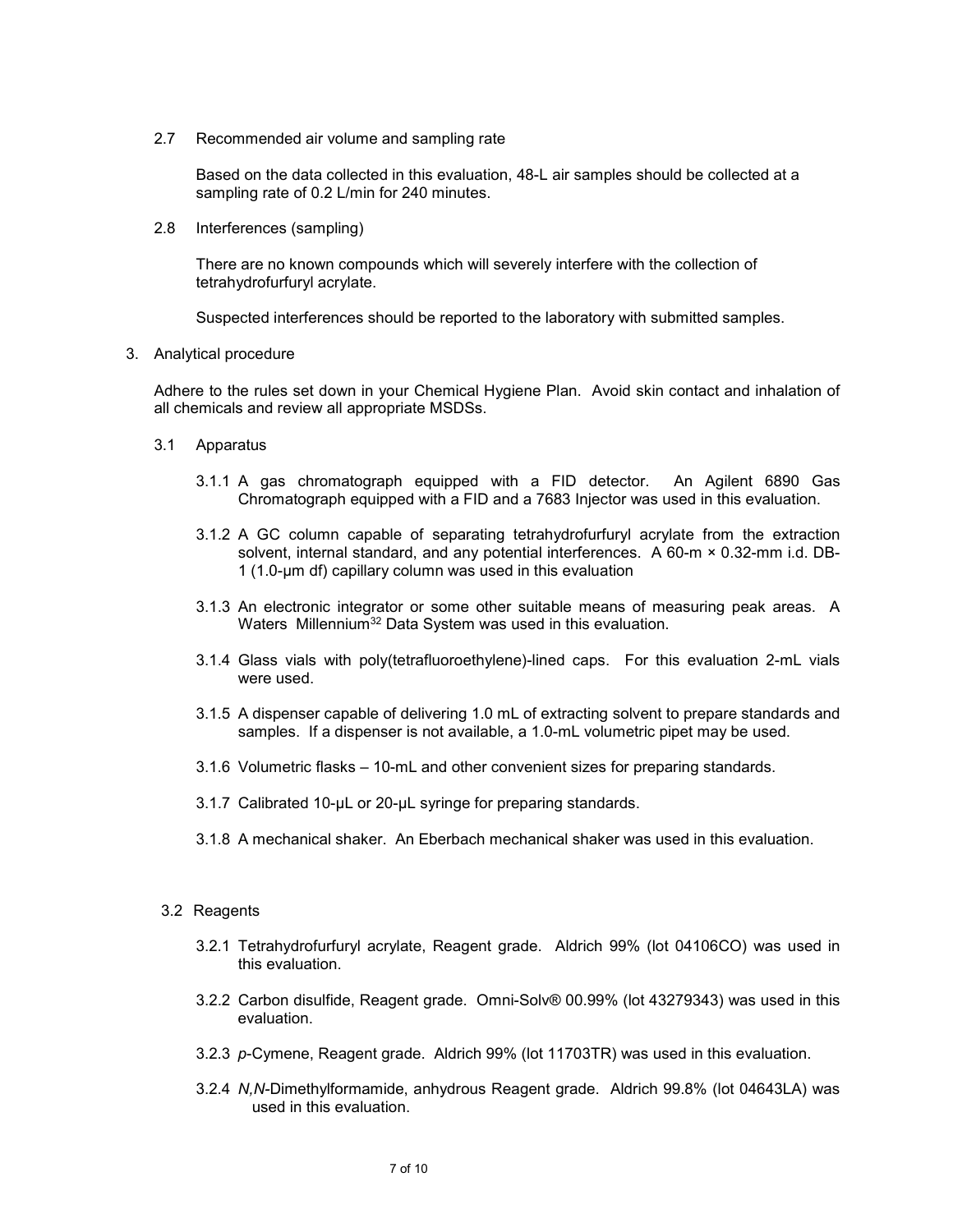- 3.2.5 The extraction solvent was 99:1 carbon disulfide: DMF with 0.25 μL/mL *p*-cymene internal standard.
- 3.3 Standard preparation
	- 3.3.1 Prepare working analytical standards by injecting microliter amounts of tetrahydrofurfuryl acrylate into volumetric flasks containing the extraction solvent. An analytical standard at a concentration of 106  $\mu$ g/mL is equivalent to 2.2 mg/m<sup>3</sup> based on a 48-liter air volume.
	- 3.3.2 Bracket sample concentrations with working standard concentrations. If sample concentrations are higher than the concentration range of prepared standards, either analyze higher standards, or dilute the sample. The higher standards should be at least as high in concentration as the highest sample. Diluted samples should be prepared with extracting solvent to obtain a concentration within the existing standard range. Dilutions of stock standards are prepared using the extraction solvent for the concentration range of 1 to 213 μg/mL.
- 3.4 Sample preparation
	- 3.4.1 Remove the plastic end caps from the sample tubes and carefully transfer the adsorbent sections to separate 2-mL vials. Discard the glass tube, urethane foam plug and glass wool plug.
	- 3.4.2 Add 1.0 mL of desorbing solvent to each vial using the same dispenser as used for preparation of standards.
	- 3.4.3 Immediately seal the vials with poly(tetrafluoroethylene)-lined caps.
	- 3.4.4 Shake the vials on a shaker for 30 minutes.
- 3.5 Analysis
	- 3.5.1 Gas chromatographic conditions

| GC conditions    |                                                                    |
|------------------|--------------------------------------------------------------------|
| temperatures:    |                                                                    |
| column:          | initial 50 °C, hold 1 min, ramp at 10 °C/min to 170 °C, hold 7 min |
| injector:        | 250 °C                                                             |
| detector:        | 250 °C                                                             |
| run time:        | $20 \text{ min}$                                                   |
| column gas flow: | 3.2 mL/min (hydrogen)                                              |
| septum purge:    | 1.9 mL/min (hydrogen)                                              |
| injection size:  | 1.0 µL (10:1 split)                                                |
| column:          | 60-m $\times$ 0.32-mm i.d. capillary DB-1 (df = 1.0 µm)            |
| retention times: | 4.0 min carbon disulfide                                           |
|                  | 7.0 min DMF                                                        |
|                  | 11.8 min <i>p</i> -cymene                                          |
|                  | 13.7 min tetrahydrofurfuryl acrylate                               |
| FID conditions   |                                                                    |
| hydrogen flow:   | 30 mL/min                                                          |
| air flow:        | $400$ mL/min                                                       |
| makeup flow:     | 25 mL/min (nitrogen)                                               |
|                  |                                                                    |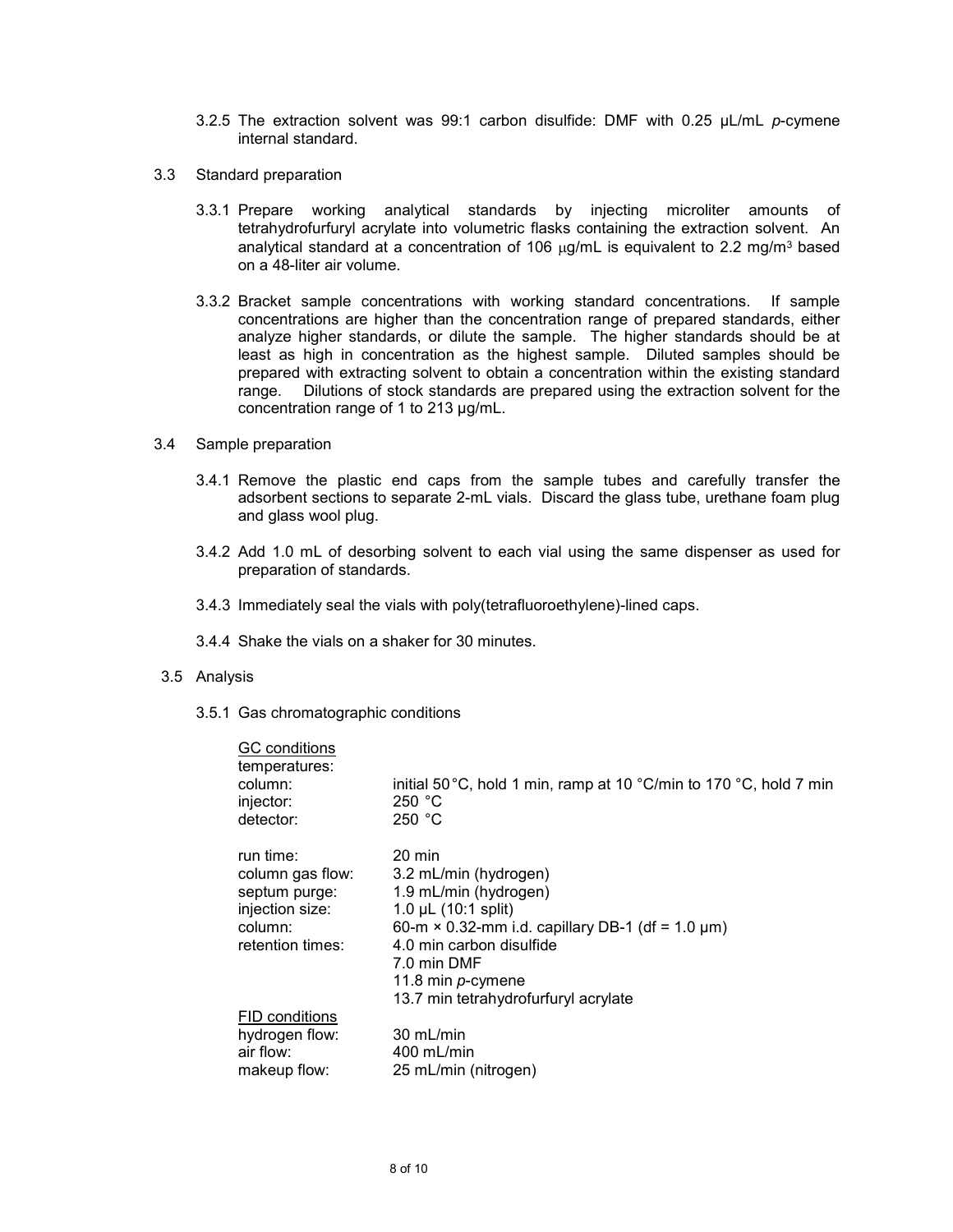

Figure3.5.1. A chromatogram of 53.0 μg/mL tetrahydrofurfuryl acrylate in 99:1 carbon disulfide: DMF with 0.25 μL/mL *p*-cymene internal standard. (Key: (1) carbon disulfide; (2) benzene contaminant in carbon disulfide; (3) DMF; (4) *p*-cymene; and (5) tetrahydrofurfuryl acrylate)

- 3.5.2 Peak areas are measured by an integrator or other suitable means.
- 3.5.3 An internal standard (ISTD) calibration method is used. A calibration curve can be constructed by plotting ISTD-corrected response versus micrograms of analyte per sample. Bracket the samples with freshly prepared analytical standards over the range of concentrations.



Figure 3.5.3 Calibration curve of tetrahydrofurfuryl acrylate.  $(y = 499x + 506)$ 

3.6 Interferences (analytical)

.

- 3.6.1 Any compound that produces a GC response and has a similar retention time as the analyte is a potential interference. If any potential interferences were reported, they should be considered before samples are extracted. Generally, chromatographic conditions can be altered to separate an interference from the analyte.
- 3.6.2 When necessary, the identity or purity of an analyte peak may be confirmed by mass spectrometry or by another analytical procedure. The mass spectrum in Figure 3.6 was from the analytical standard analyzed on an Agilent 6890 with a 5973 Mass Selective Detector.